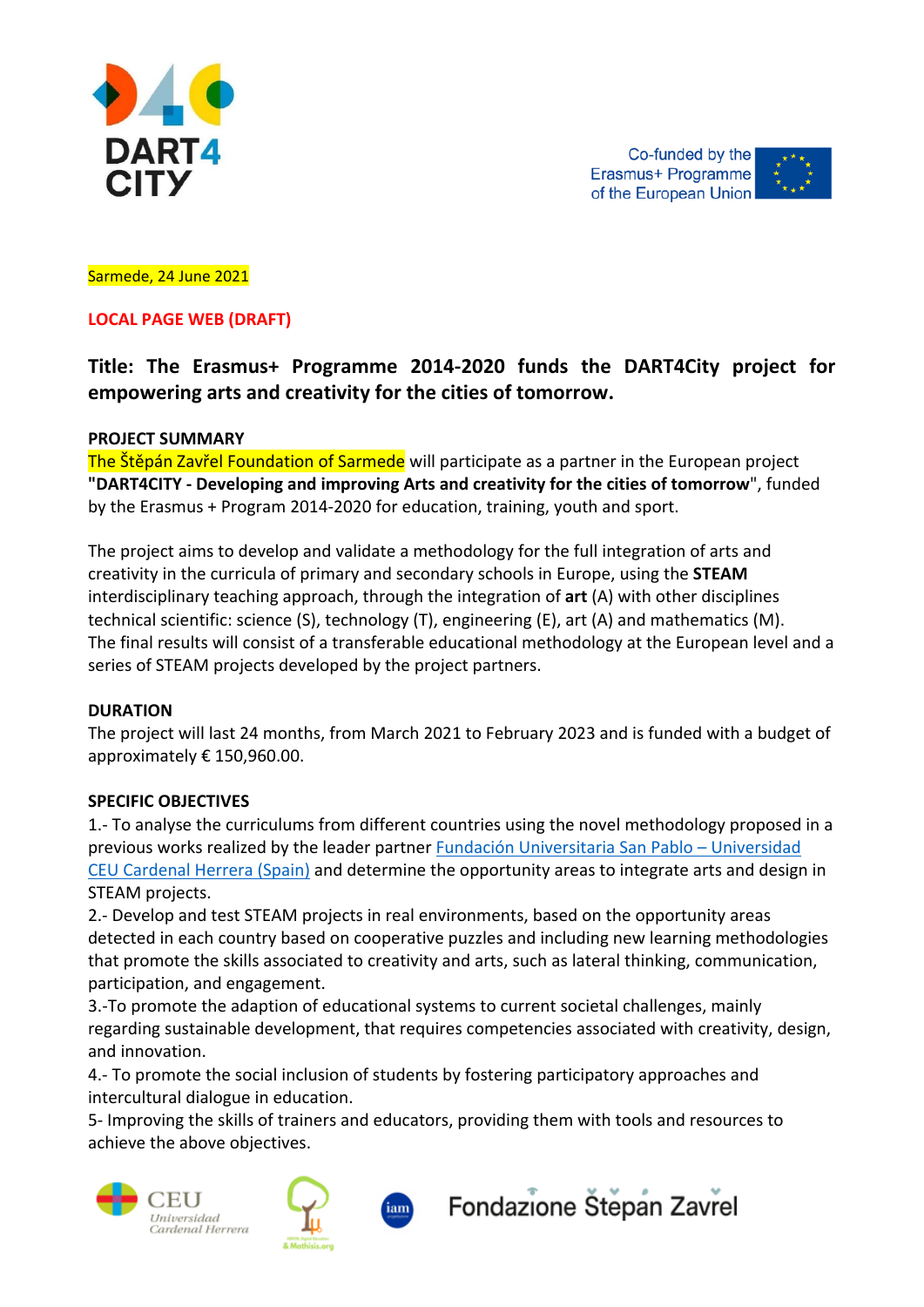



6‐ Contacting decision‐makers in the field of education, to improve the education laws and the existing curricula.

# **INTELLECTUAL OUTPUT**

As a result of the DART4City, an **Intellectual Output** comprised of **two different deliverables** closely related among them will be produced, sustained by an intensive dissemination activity, and designed through systematic and participatory research:

a Methodology to translate the education normative in STEAM projects.

**The first deliverable** will include two different parts: an analysis of the opportunity areas to create STEAM projects, and the final version of the Methodology, which will be transferable to other EU countries. **The second deliverable** will be a **collection of STEAM projects** elaborated by the partners, founded on the validated methodology.

# **NEXT ACTIVITIES**

For the implementation of the Methodology, the project foresees a Learning Activity, aimed at training teachers in the methodology and the implementation of the developed projects, which be also an opportunity to obtain feedback for the final improvements.

Besides, 3 events will be organized at the National level, consisting of Workshops for the translation of educational laws into STEAM projects.

# **PROJECT IMPACT**

**DART4CITY** project will substantially impact the formal education system and society as a whole, in particular:

‐ Students from primary to secondary school: enhanced skills associated with arts and creativity (teamwork, critical thinking, collaborative thinking, problem‐solving, communication)

‐ Teachers and educators: improved competences in transversal topics and skill‐building, more materials and resources available

‐ Decision‐makers: meaningful changes in organizational culture and preparedness to innovation, improved human capital, evidence‐based guidelines aligned to educational curricula, new partnerships dedicated to the improvement of education.

‐whole society: a new generation more prepared for the challenges of the 21st century

# **PARTNERSHIP**

The partnership is composed by a multidisciplinary team, coordinated by **Fundación Universitaria San Pablo – Universidad CEU Cardenal Herrera (Spain)**, with the participation of **Alterevo srls** (Italia), **HERON Digital Education & Mathisis LTD** (Cyprus) and the **Fondazione Mostra Internazionale d'Illustrazione per l'Infanzia Štěpán Zavřel** (Italy).

For more information about the European project "DART4CITY" please contact: stampa@fondazionezavrel.it





iam